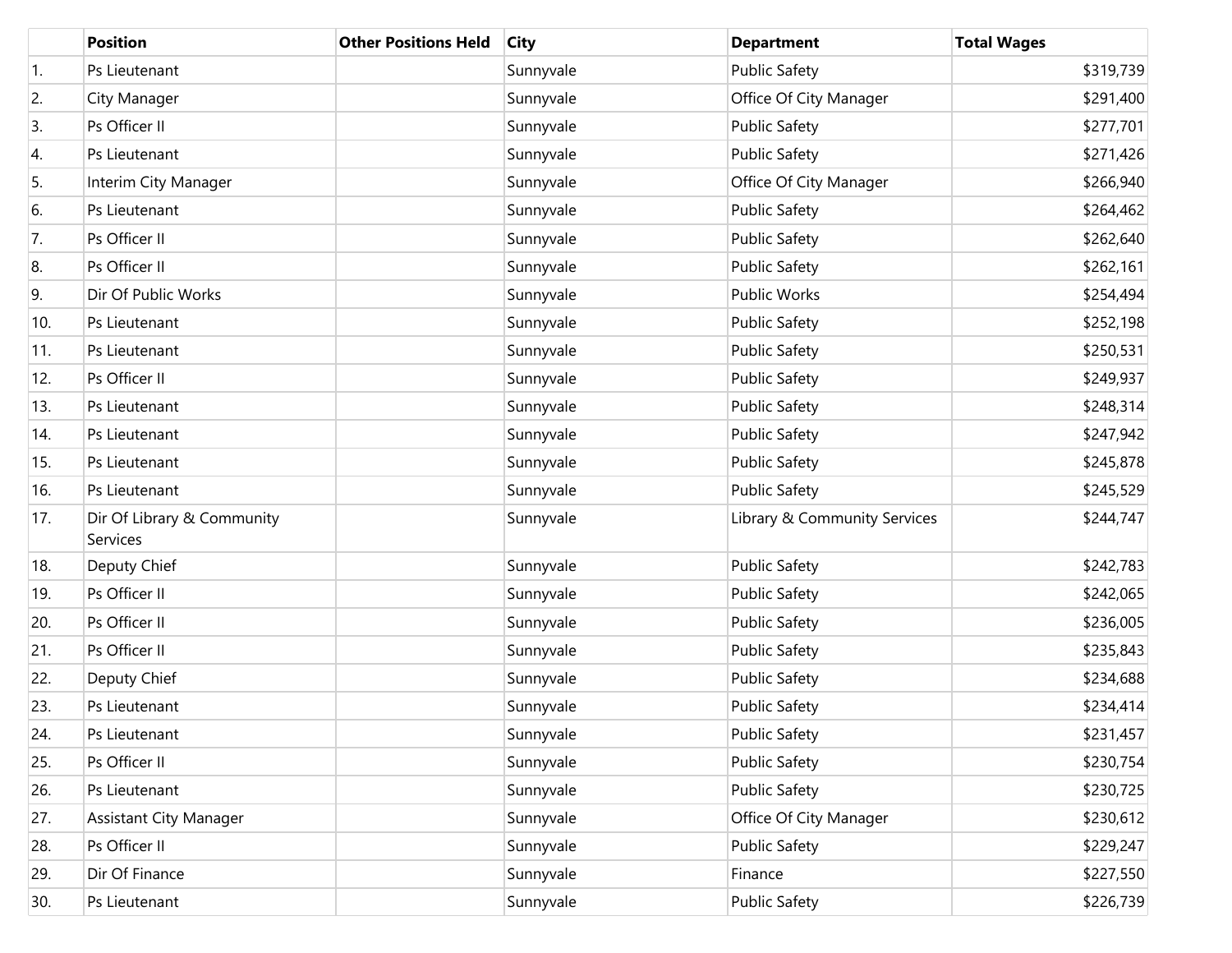| 31. | City Attorney                | Sunnyvale | Office Of City Attorney      | \$226,341 |
|-----|------------------------------|-----------|------------------------------|-----------|
| 32. | Director Of Human Resources  | Sunnyvale | Human Resourses              | \$225,253 |
| 33. | Ps Officer II                | Sunnyvale | <b>Public Safety</b>         | \$225,172 |
| 34. | Ps Lieutenant                | Sunnyvale | <b>Public Safety</b>         | \$223,911 |
| 35. | Ps Lieutenant                | Sunnyvale | <b>Public Safety</b>         | \$223,648 |
| 36. | Dir Of Community Development | Sunnyvale | <b>Community Development</b> | \$223,408 |
| 37. | Ps Officer II                | Sunnyvale | <b>Public Safety</b>         | \$223,050 |
| 38. | Ps Lieutenant                | Sunnyvale | <b>Public Safety</b>         | \$222,874 |
| 39. | Dir Of Public Safety         | Sunnyvale | <b>Public Safety</b>         | \$222,673 |
| 40. | Ps Officer II                | Sunnyvale | <b>Public Safety</b>         | \$222,354 |
| 41. | Ps Officer II                | Sunnyvale | <b>Public Safety</b>         | \$222,272 |
| 42. | Ps Lieutenant/Investigations | Sunnyvale | <b>Public Safety</b>         | \$221,830 |
| 43. | Ps Lieutenant                | Sunnyvale | <b>Public Safety</b>         | \$221,579 |
| 44. | Ps Officer II                | Sunnyvale | <b>Public Safety</b>         | \$220,653 |
| 45. | Ps Captain                   | Sunnyvale | <b>Public Safety</b>         | \$219,230 |
| 46. | Ps Officer II                | Sunnyvale | <b>Public Safety</b>         | \$218,575 |
| 47. | Ps Officer II                | Sunnyvale | <b>Public Safety</b>         | \$218,103 |
| 48. | Ps Captain                   | Sunnyvale | <b>Public Safety</b>         | \$217,630 |
| 49. | Ps Officer II                | Sunnyvale | <b>Public Safety</b>         | \$216,571 |
| 50. | Ps Officer II                | Sunnyvale | <b>Public Safety</b>         | \$216,467 |
| 51. | Ps Officer II                | Sunnyvale | <b>Public Safety</b>         | \$216,183 |
| 52. | Ps Lieutenant                | Sunnyvale | <b>Public Safety</b>         | \$214,675 |
| 53. | Ps Officer II                | Sunnyvale | <b>Public Safety</b>         | \$214,616 |
| 54. | Deputy Chief                 | Sunnyvale | <b>Public Safety</b>         | \$214,509 |
| 55. | Chief Information Officer    | Sunnyvale | Information Technology       | \$214,227 |
| 56. | Ps Officer II                | Sunnyvale | <b>Public Safety</b>         | \$214,003 |
| 57. | Ps Officer II                | Sunnyvale | <b>Public Safety</b>         | \$213,877 |
| 58. | Ps Officer II                | Sunnyvale | <b>Public Safety</b>         | \$213,633 |
| 59. | Ps Officer II                | Sunnyvale | <b>Public Safety</b>         | \$213,162 |
| 60. | Ps Lieutenant                | Sunnyvale | <b>Public Safety</b>         | \$213,106 |
| 61. | Ps Captain                   | Sunnyvale | <b>Public Safety</b>         | \$212,847 |
| 62. | Ps Officer II                | Sunnyvale | <b>Public Safety</b>         | \$211,441 |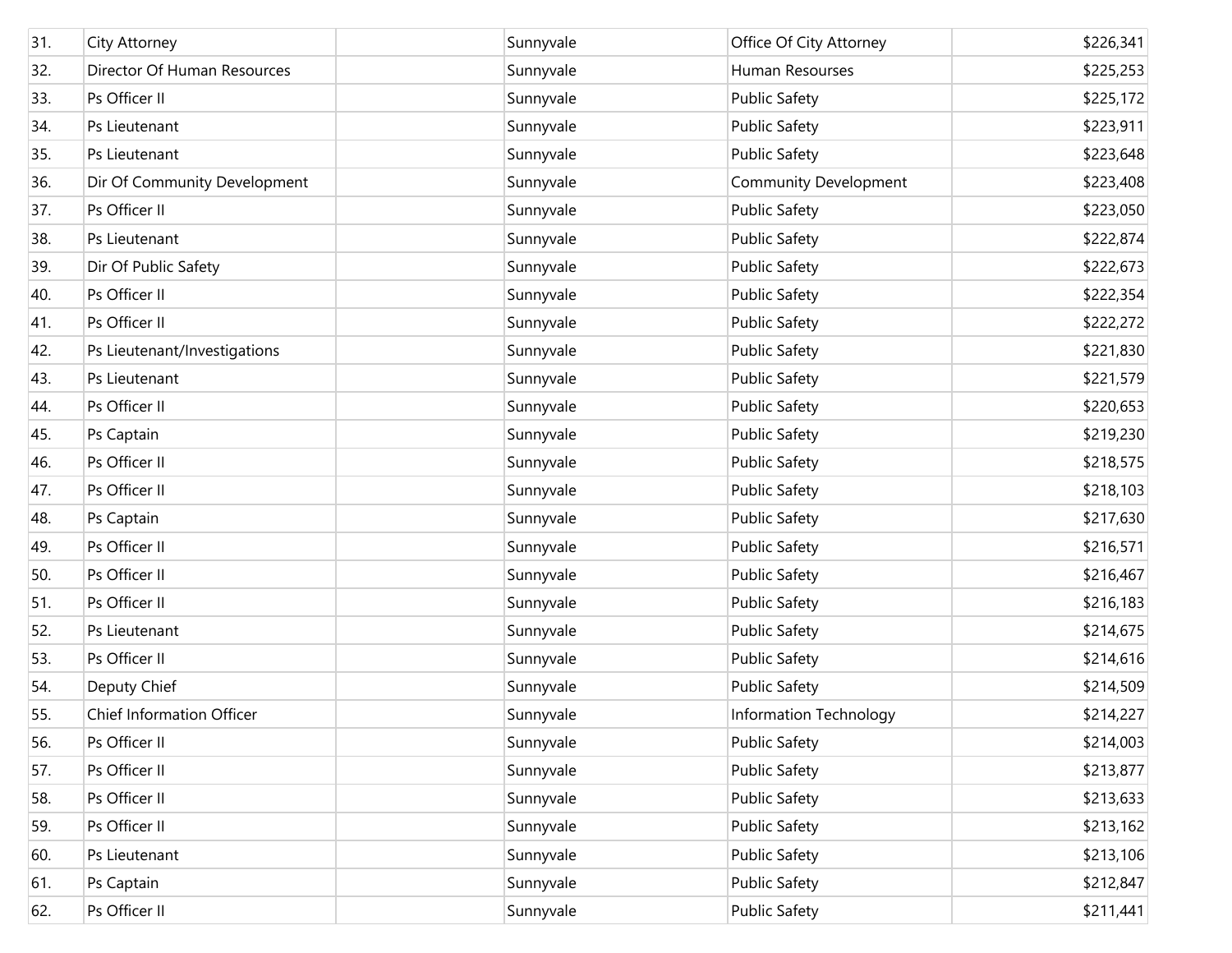| 63. | Ps Lieutenant | Sunnyvale | <b>Public Safety</b> | \$211,130 |
|-----|---------------|-----------|----------------------|-----------|
| 64. | Ps Officer II | Sunnyvale | <b>Public Safety</b> | \$210,551 |
| 65. | Ps Officer II | Sunnyvale | <b>Public Safety</b> | \$210,012 |
| 66. | Ps Captain    | Sunnyvale | <b>Public Safety</b> | \$209,866 |
| 67. | Ps Officer II | Sunnyvale | <b>Public Safety</b> | \$208,456 |
| 68. | Ps Lieutenant | Sunnyvale | <b>Public Safety</b> | \$207,995 |
| 69. | Ps Lieutenant | Sunnyvale | <b>Public Safety</b> | \$207,339 |
| 70. | Ps Officer II | Sunnyvale | <b>Public Safety</b> | \$206,986 |
| 71. | Ps Lieutenant | Sunnyvale | <b>Public Safety</b> | \$206,511 |
| 72. | Ps Officer II | Sunnyvale | <b>Public Safety</b> | \$206,495 |
| 73. | Ps Lieutenant | Sunnyvale | <b>Public Safety</b> | \$206,427 |
| 74. | Ps Lieutenant | Sunnyvale | <b>Public Safety</b> | \$206,163 |
| 75. | Ps Officer II | Sunnyvale | <b>Public Safety</b> | \$206,113 |
| 76. | Ps Officer II | Sunnyvale | <b>Public Safety</b> | \$205,973 |
| 77. | Ps Lieutenant | Sunnyvale | <b>Public Safety</b> | \$205,885 |
| 78. | Ps Lieutenant | Sunnyvale | <b>Public Safety</b> | \$205,829 |
| 79. | Ps Officer II | Sunnyvale | <b>Public Safety</b> | \$205,488 |
| 80. | Ps Officer II | Sunnyvale | <b>Public Safety</b> | \$205,197 |
| 81. | Ps Officer II | Sunnyvale | <b>Public Safety</b> | \$205,146 |
| 82. | Ps Officer II | Sunnyvale | <b>Public Safety</b> | \$205,133 |
| 83. | Ps Officer II | Sunnyvale | <b>Public Safety</b> | \$204,182 |
| 84. | Ps Lieutenant | Sunnyvale | <b>Public Safety</b> | \$203,950 |
| 85. | Ps Captain    | Sunnyvale | <b>Public Safety</b> | \$203,375 |
| 86. | Ps Officer II | Sunnyvale | <b>Public Safety</b> | \$203,114 |
| 87. | Ps Officer II | Sunnyvale | <b>Public Safety</b> | \$203,067 |
| 88. | Ps Captain    | Sunnyvale | <b>Public Safety</b> | \$201,582 |
| 89. | Ps Lieutenant | Sunnyvale | <b>Public Safety</b> | \$200,026 |
| 90. | Ps Lieutenant | Sunnyvale | <b>Public Safety</b> | \$199,497 |
| 91. | Ps Captain    | Sunnyvale | <b>Public Safety</b> | \$199,109 |
| 92. | Ps Captain    | Sunnyvale | <b>Public Safety</b> | \$198,771 |
| 93. | Ps Lieutenant | Sunnyvale | <b>Public Safety</b> | \$198,615 |
| 94. | Ps Officer II | Sunnyvale | <b>Public Safety</b> | \$196,849 |